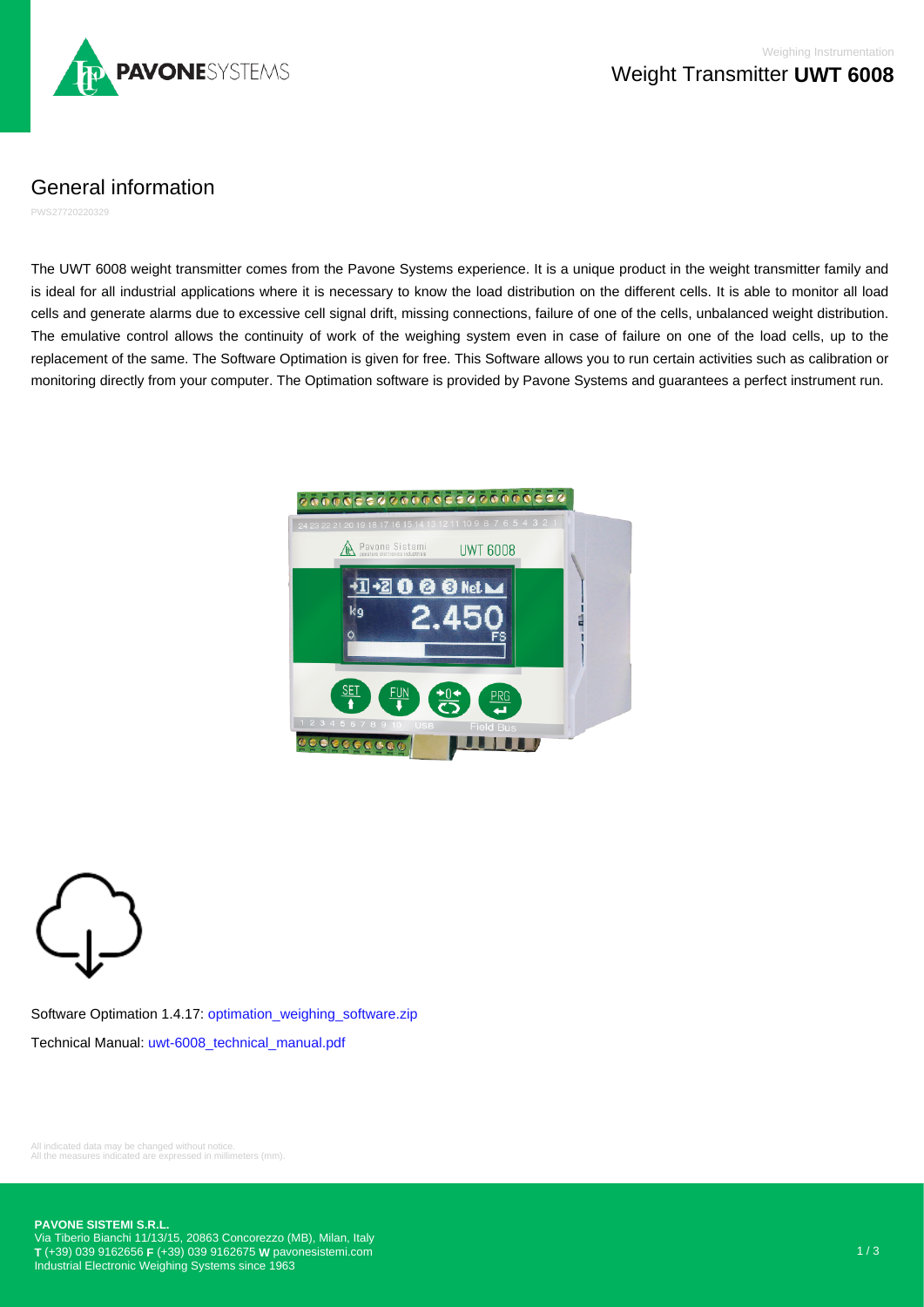

## Technical specifications

PWS27720220329

| <b>Measuring range:</b>             | $-3.9 \div +3.9$ mV/V                                                                    |
|-------------------------------------|------------------------------------------------------------------------------------------|
| Input sensitivity:                  | 0.02 µV/count                                                                            |
| <b>Full scale non-Linearity:</b>    | < 0.01%                                                                                  |
| Gain drift:                         | < 0.001% FS/°C                                                                           |
| Display:                            | 128 x 64-pixel graphic LCD                                                               |
| A/D Converter:                      | 24 bits                                                                                  |
| <b>Internal Resolution:</b>         | > 16.000.000 points                                                                      |
| Trasducer input voltage:            | 5 Vdc (max. 230 mA)                                                                      |
| Frequency signal acquisition:       | $12.5 \div 300$ Hz                                                                       |
| Visible resolution (in divisions):  | 999999                                                                                   |
| Divisions value (adjustable):       | x1, x2, x5, x10, x20, x50                                                                |
| Decimal figures range:              | $0 \div 4$                                                                               |
| Temperature range:                  | -10 $\div$ + 50°C (humidity max 85% no condensation)                                     |
|                                     |                                                                                          |
| Storage temperature:                | $-20 \div +70^{\circ}$ C                                                                 |
| Filter:                             | $5 \div 250$ Hz                                                                          |
| Logic output:                       | 2 relays, Max. 48 Vac/Vdc, 2A each                                                       |
| Logic input:                        | 2 opto-isolated at 12/24 Vdc PNP (external power supply)                                 |
| Serial port:                        | 1 USB device + 1 RS232C + 1 RS485, Fieldbus, ASCII or Modbus RTU                         |
| <b>Analog output Non-Linearity:</b> | < 0.02%                                                                                  |
| Temperature drift analog output:    | 0,001% FS/°C                                                                             |
| Power supply:                       | 12-24 Vdc ±15% - Power consumption 4 W                                                   |
| Microcontroller:                    | ARM Cortex M0+ at 32 bits, 256KB Flash reprogrammable on-board from USB                  |
| Data storage:                       | 64 Kbytes expandable up to 1024 Kbytes                                                   |
| <b>Regulatory compliance:</b>       | EN61000-6-2, EN61000-6-3 for EMC; EN61010-1 for Electrical Safety, EN45501 for metrology |
| Number of load cells:               | $1 \div 8$                                                                               |

All indicated data may be changed without notice. All the measures indicated are expressed in millimeters (mm).